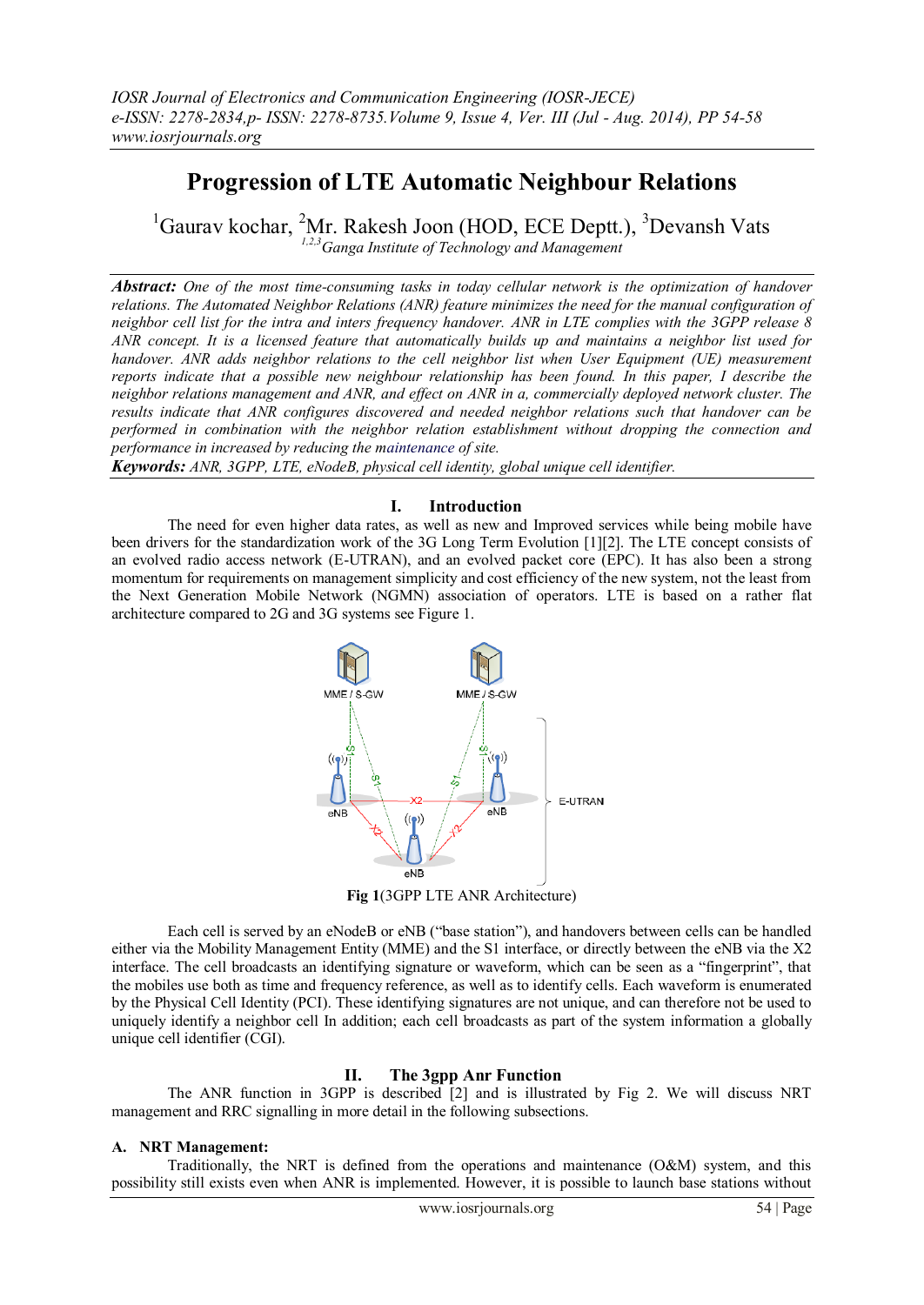any NRT entries at all. Each NRT entry is uniquely identified by a target cell identifier. If the target cell is an LTE cell at the same frequency, this identifier is the CGI, and NRT also contains the PCI. It is the CGI that the eNB uses when signalling to another eNB via the MME, since the MME routes the messages based on eNB identity which is a part of CGI.



**Fig 2**(3GPP ANR Function)

The CGI is also used when acquiring via MME the IP address of another eNB, which is used for X2 interface establishment. Additionally, the NRT entry contains information about X2 availability, ANR may remove the neighbor relation or not, and whether the neighbor relation may be used for handover or not.

### **B. RRC Signalling:**

Two different RRC signalling sequences are discussed in this section – handover when the neighbor relation is established and when not.

The RRC measurement control and report mechanisms can be seen as a toolbox. Typically, the mobile is requested to monitor the observed signal strength of candidate cells relative serving cell signal strength. An alternative is to instead consider the received. Signal quality, but this is not in the 3GPP ANR description. When the relative difference meets a configured criterion, an event-triggered measurement report is signalled to the serving eNB, identifying the target cell by its PCI. Handover is prepared and executed over X2 or S1, informing the serving eNB about access information that the mobile shall use when accessing the target eNB. This mobility control information is conveyed to the mobile, which confirms the handover towards the target eNB.



**Fig 3**(RCC signalling to support handover)

In case the PCI is unknown by the serving cell, the mobile is requested via RRC to decode and report CGI. Additionally, the eNB may define discontinuous transmission cycles during which the mobile is ensured that it does not need to monitor serving cell. These time periods can be used to decode CGI of the target cell. An alternative is that the mobile uses autonomous gaps – essentially neglects any serving cell signalling to create a gap for target cell CGI recovery.

### **C. ANR Measurement:**

It is possible to define specific Measurement Objects that specify ANR-specific trigger thresholds and timers for intra-frequency neighbours, i.e. ANR conditions can be more rigorous than conditions for the real handover,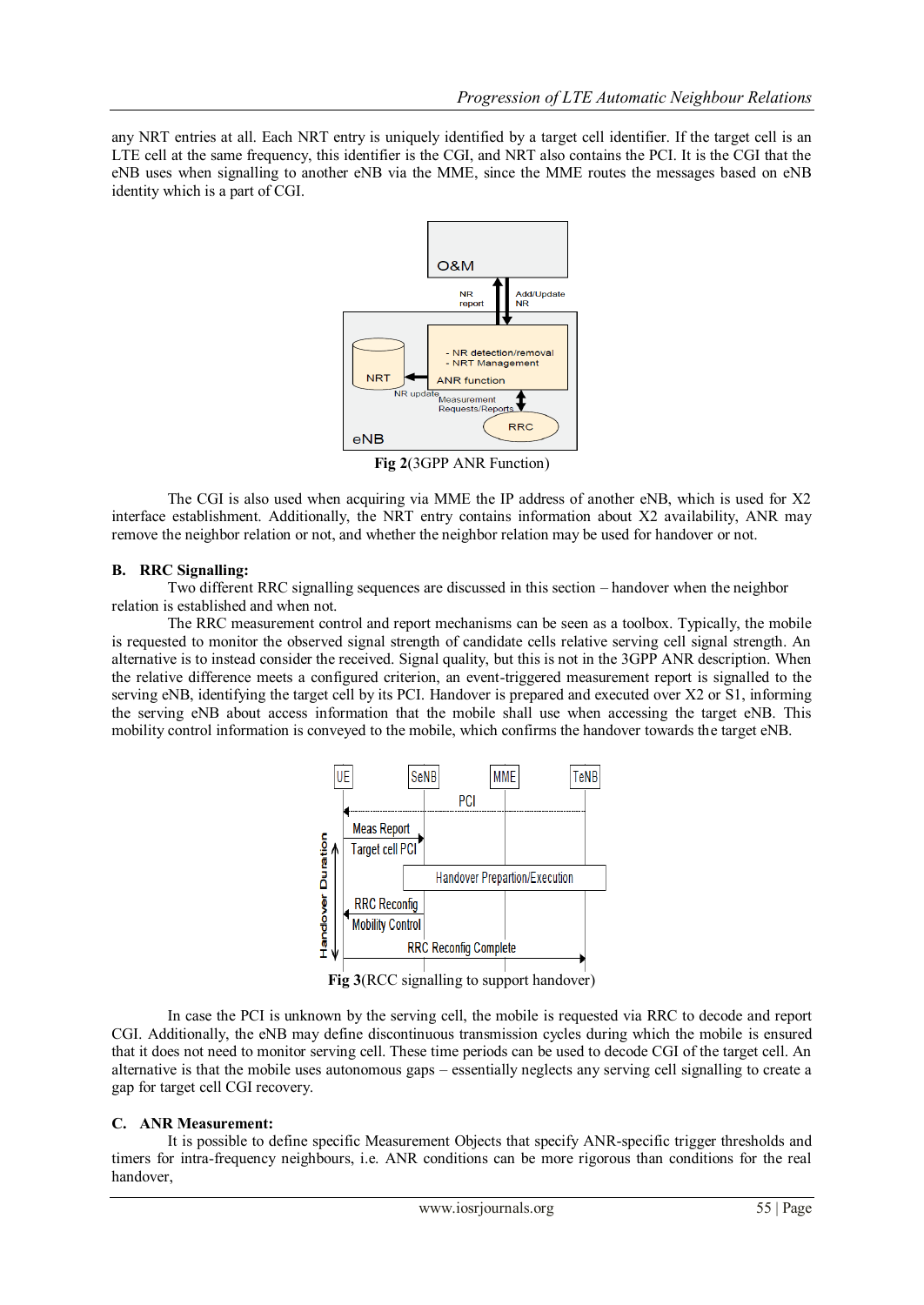

**Fig 4.** (ANR Measurement)

## **III. Related Works**

For an overview on autonomic communication and self optimization,. In 2G and 3G systems, the mobiles need NRT information in order to report candidate cells, but in LTE the mobiles can operate without such information. Instead, it is the Radio Access Network that benefit from the NRT. Considering NRT generation, one of early approaches was formulated for GSM, D-AMPS, and PDC. In their approach a set of new test cells (frequencies) are added to the neighbor list of a cell. This enables a mobile to measure cells currently not on the neighbor cell relation list of the cell serving the mobile. Statistics on signal quality (as measured by the mobiles), HO, and drop call rate are used as input to the algorithm.

In WCDMA, the mobiles are capable of detecting and reporting cells not listed in the provided NRT information – detected set reporting (DSR) [4].

Soldani and Ore report results on self-optimization of neighbor cell relation lists for UTRA FDD networks using DSR measurements [3]. The suitability of newly detected neighbours is evaluated using an aggregated performance metric, which includes indicators such as HO success ratio, HO share, and Ec/N0. The neighbours are ranked and the best cells are chosen for deployment in the updated NRT. This approach is not directly applicable to LTE, where instead the correspondence to detected set measurements is used in the handover procedure, and that it is possible for the mobile to extract the globally unique cell identifier and report to the eNodeB.

Baliosian and Stadler developed a procedure for creating NRT reported in [3]. Each base station intersects the set of mobiles in its service area with the mobiles in the service area of all other base stations. Neighbor relations are formed if the size of the intersected set is larger than a given threshold H. This algorithm must be executed periodically causing traffic overhead in the network. Appropriate values for the period of the algorithm and the parameter H must be derived. The latter adds to the list of parameter that need to be set by an operator or developer.

Parodi et al. [6] proposed a method for NRT definition,Where the service area of the cells is approximated and their overlap is computed. Two cells are neighbours if their

Approximated service areas overlap. Antenna and wave propagation models are used to estimate the service areas. The accuracy of the models used highly affects the validity of the generated NRT and, as such, generated NRT lists may be erroneous since antenna and propagation models may be inaccurate due to, e.g., unknown terrain data. In contrast to [6] and [7], the current approach for LTE is relying on mobiles to monitor and report neighbours. This eliminates the need of antenna and propagations models and provides accurate information provided by the mobiles. The ANR function is based on the assumption that the PCIs are locally unique. PCI conflict resolution corresponds to code planning and resolution in WCDMA systems.

### **A. Intra-LTE(ANR)**

### **IV. Field Evaluations**

The eNB serving cell A has an ANR function. As a part of the normal call procedure, the eNB instructs each UE to perform measurements on neighbor cells. The eNB may use different policies for instructing the UE to do measurements, and when to report them to the eNB.

1. UE performs measurements on the neighbor cells by measuring their RSRP or RSRQ. Once the thresholds are reached (measurement criteria fulfilled - see Mobility chapter) by decoding PSC and SSC the UE can detect the Physical Cell ID (PCI)

2. The UE sends a measurement report regarding cell B. This report contains Cell B's PCI, but not it's E-UTRAN Cell Global Identifier (ECGI).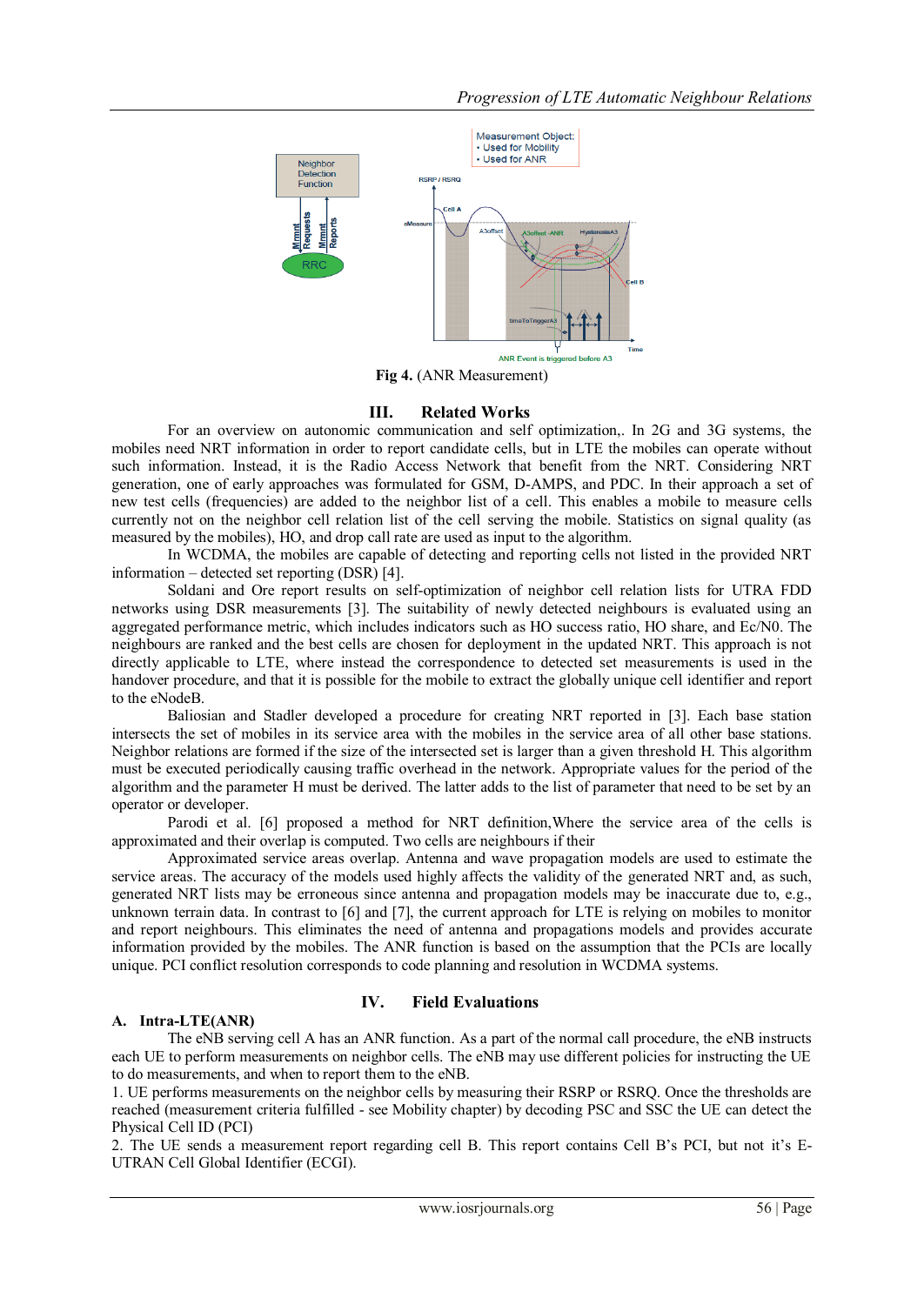

3. When the eNB receives a UE measurement report containing the PCI, the following sequence may be used.

4. By reading and decoding System Information the UE finds out the new cell's ECGI. 5. The UE reports the detected ECGI (i.e. the PLMN ID, the CSG Indicator and the Cell Identity) to the serving cell eNB.

6. The eNB decides to add this neighbor relation, and can use PCI and ECGI to look up a transport layer address to the new eNB.

### **B. Inter-LTE(ANR)**

The eNB serving cell A has an ANR function. During connected mode, the eNB can instruct a UE to perform measurements and detect cells on other frequencies.

1. The eNB instructs a UE to look for neighbour cells in the target RATs/frequencies by sending an RRC Reconfiguration Message that contains Measurement Control.

2. The UE reports the PCI of the detected cells in the target RATs/frequencies.

3. The eNB instructs the UE, using the newly discovered PCI as parameter, to read the CGI and the Routing Area Code (RAC) of the detected neighbour cell in the case of GERAN detected cells, CGI, LAC and, RAC in the case of UTRAN detected cells.



**Fig 6.** (Inter LTE-ANR)

4. After the UE has read the requested information in the new cell, it reports the detected CGI and RAC (in the case of GERAN detected cells) or CGI, Location Area Code (LAC) and RAC (in the case of UTRAN detected cells) or CGI (in the case of CDMA2000 detected cells) to the serving cell eNB.

5. The eNB updates its inter-RAT/inter-frequency Neighbour Relation Table. In the inter-frequency case the eNB can use the PCI and ECGI for a new X2 interface setup to this eNB.

### **V. Conclusions**

In this paper, I describe 3GPP LTE ambitions to support self-organizing networks paradigms for network management. The first feature is automatic neighbor relations, ANR, minimizing costly tuning and configuration work performed in the past. 3GPP ANR mechanisms to configure the neighbor relation tables automatically are described thoroughly. Furthermore, I have present results from intra frequency LTE ANR